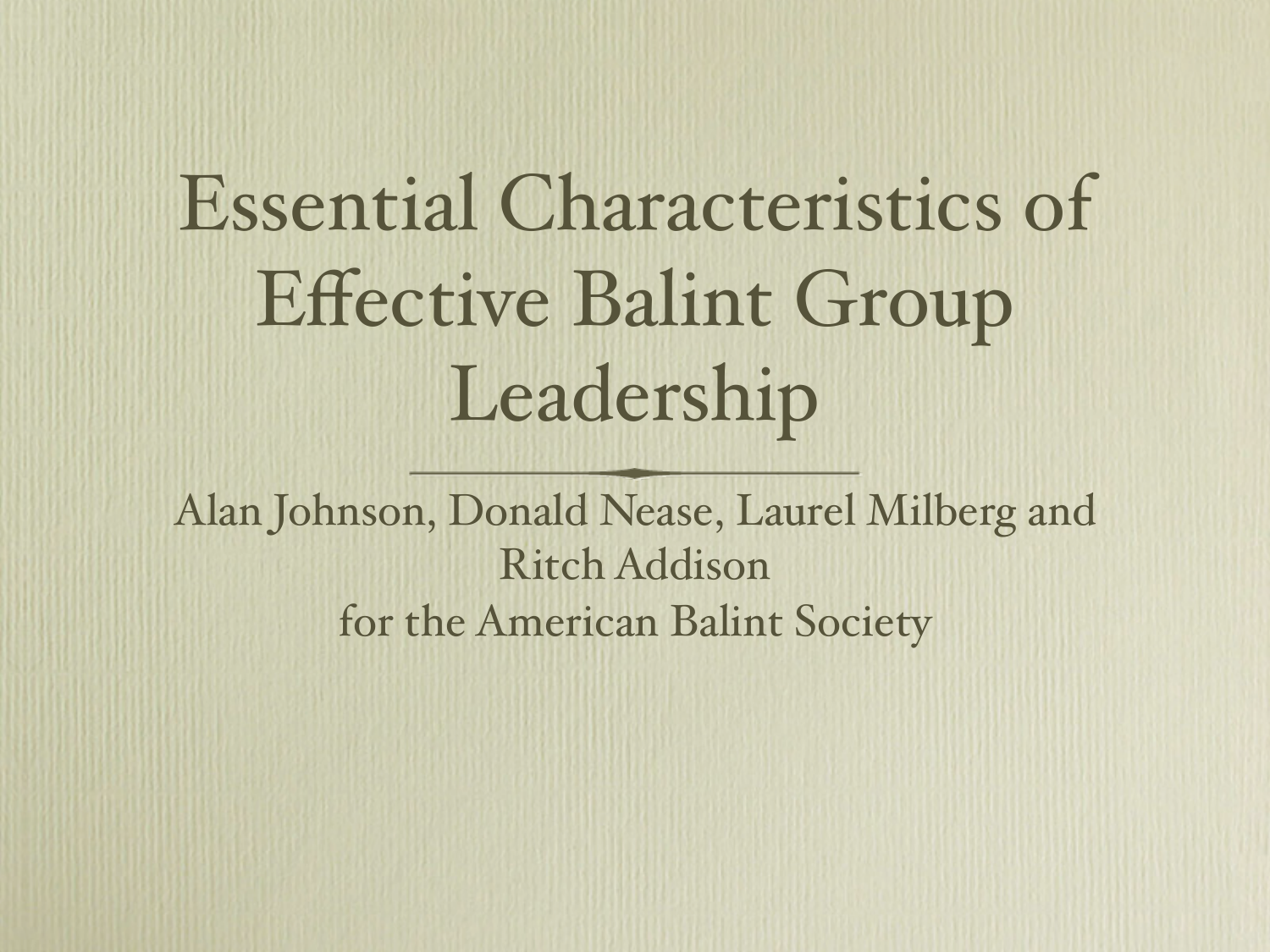# History of Balint work in the U.S.A.

- Michael Balint visits in the 1960's
- Rapid adoption of concepts in the 1970's and '80s
- Many groups formed in training settings
- Few leaders trained in Balint principles
- Balint groups were of variable quality
- 1990 Formation of the American Balint Society
- 1990's Leader training prioritized by the Society
- 2000 Credentialling system introduced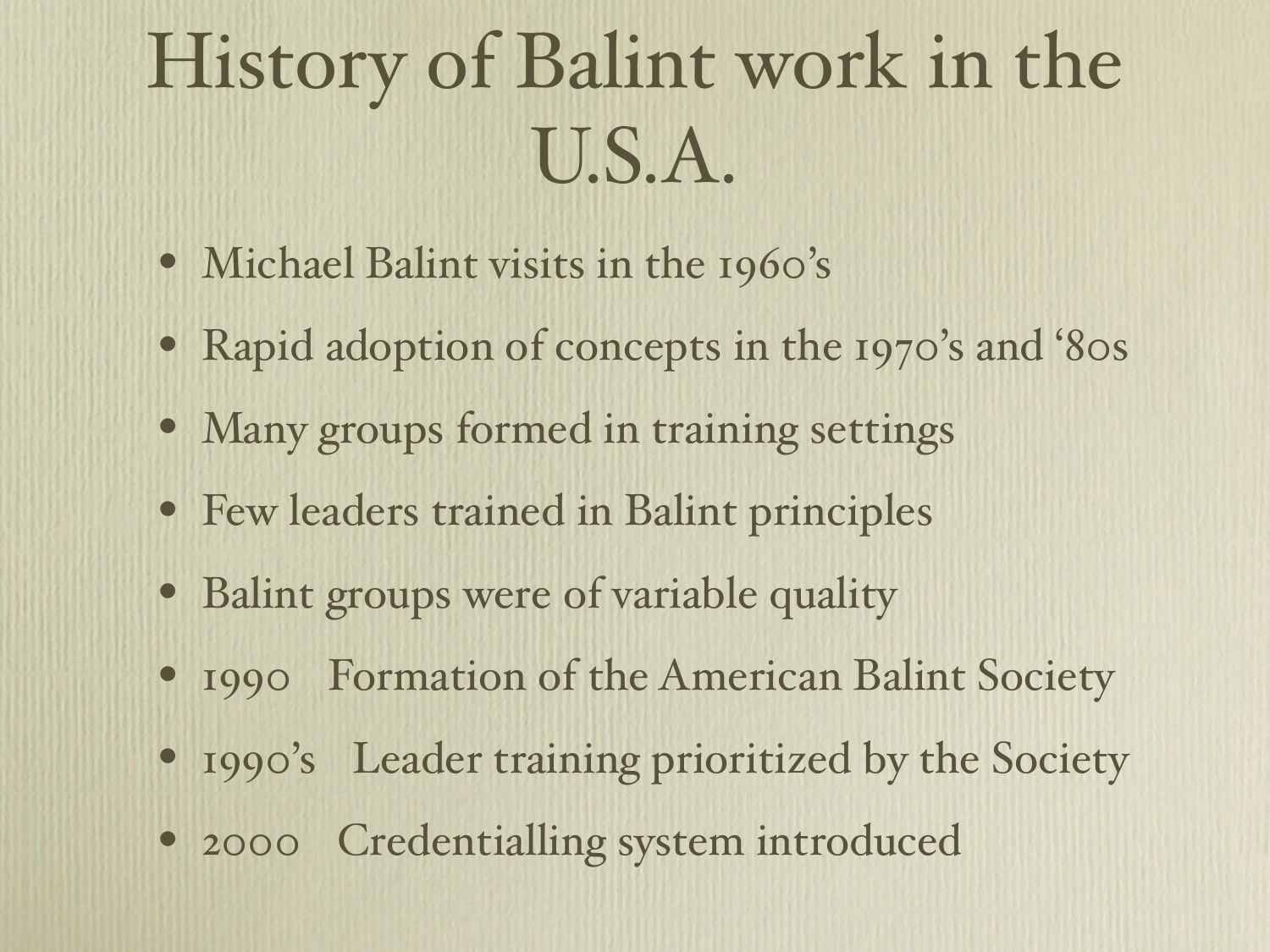### Common beliefs

- "It's a support group"
- "Oh, Balint is just like a \_\_\_\_\_\_\_ group"
- "Anyone can run a Balint group, what's to learn?"
- "We don't need Balint, we already get lectures on patient-centeredness"
- A general misunderstanding of the Balint process is common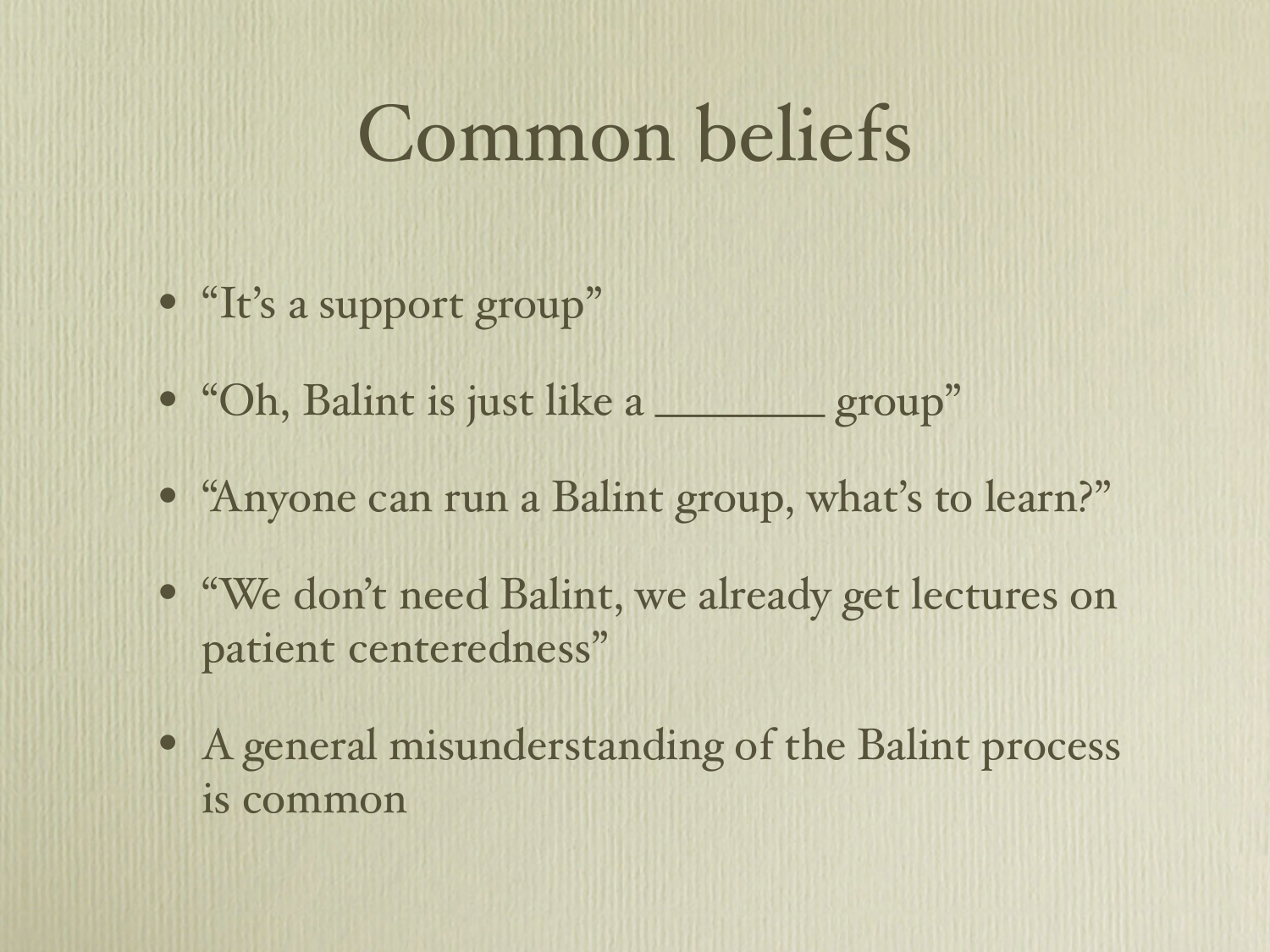# Our goals...

- Develop a descriptive model of effective Balint leadership
- Derive the model from experienced leaders
- Utilize qualitative and quantitative data to inform the model
- Disseminate the model
	- "This is what makes Balint work similar, and this is what makes it different."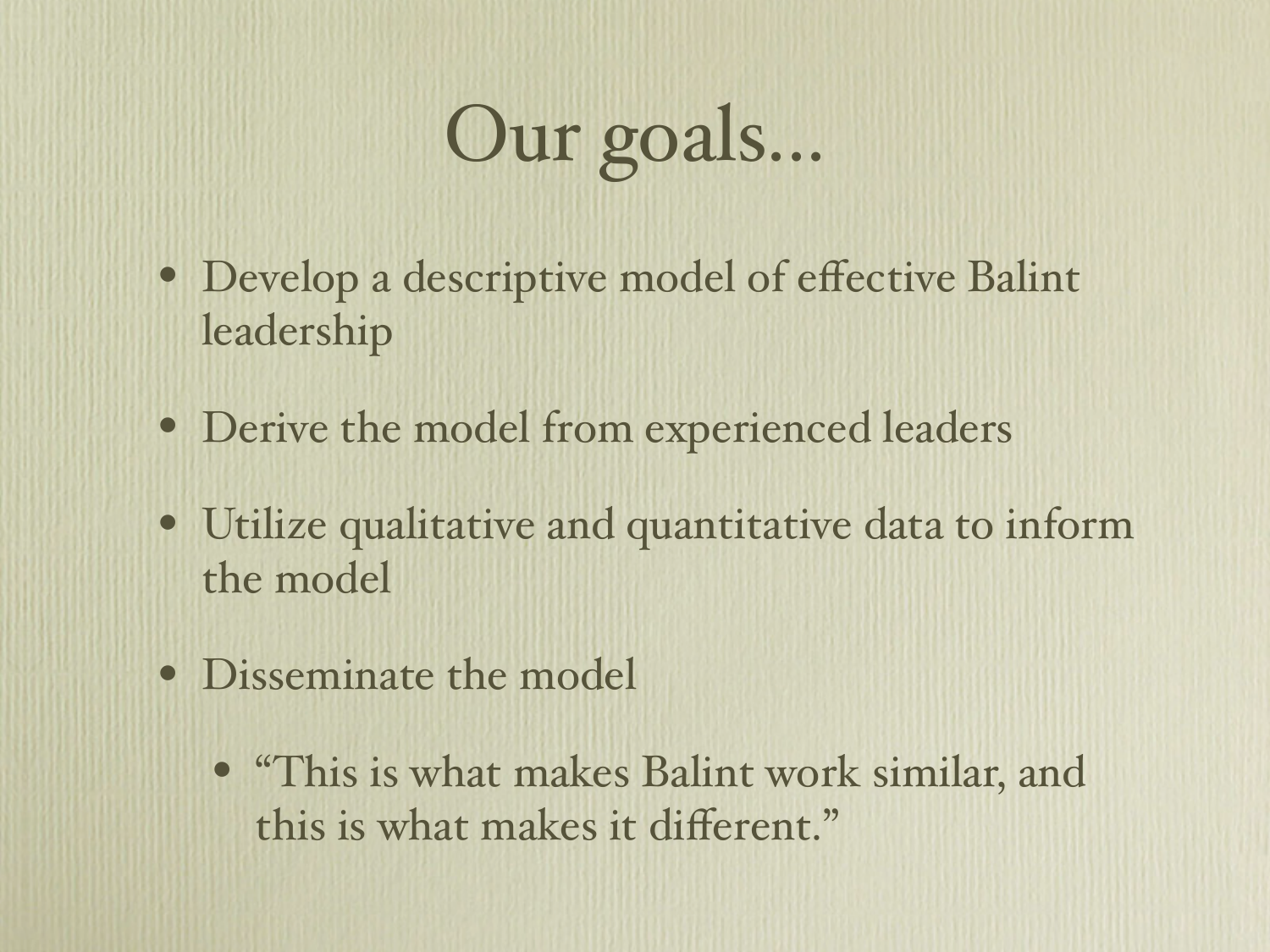### Methods

• Utilized data from 1999 Credentialling Pilot with 21 leaders



• Common themes developed

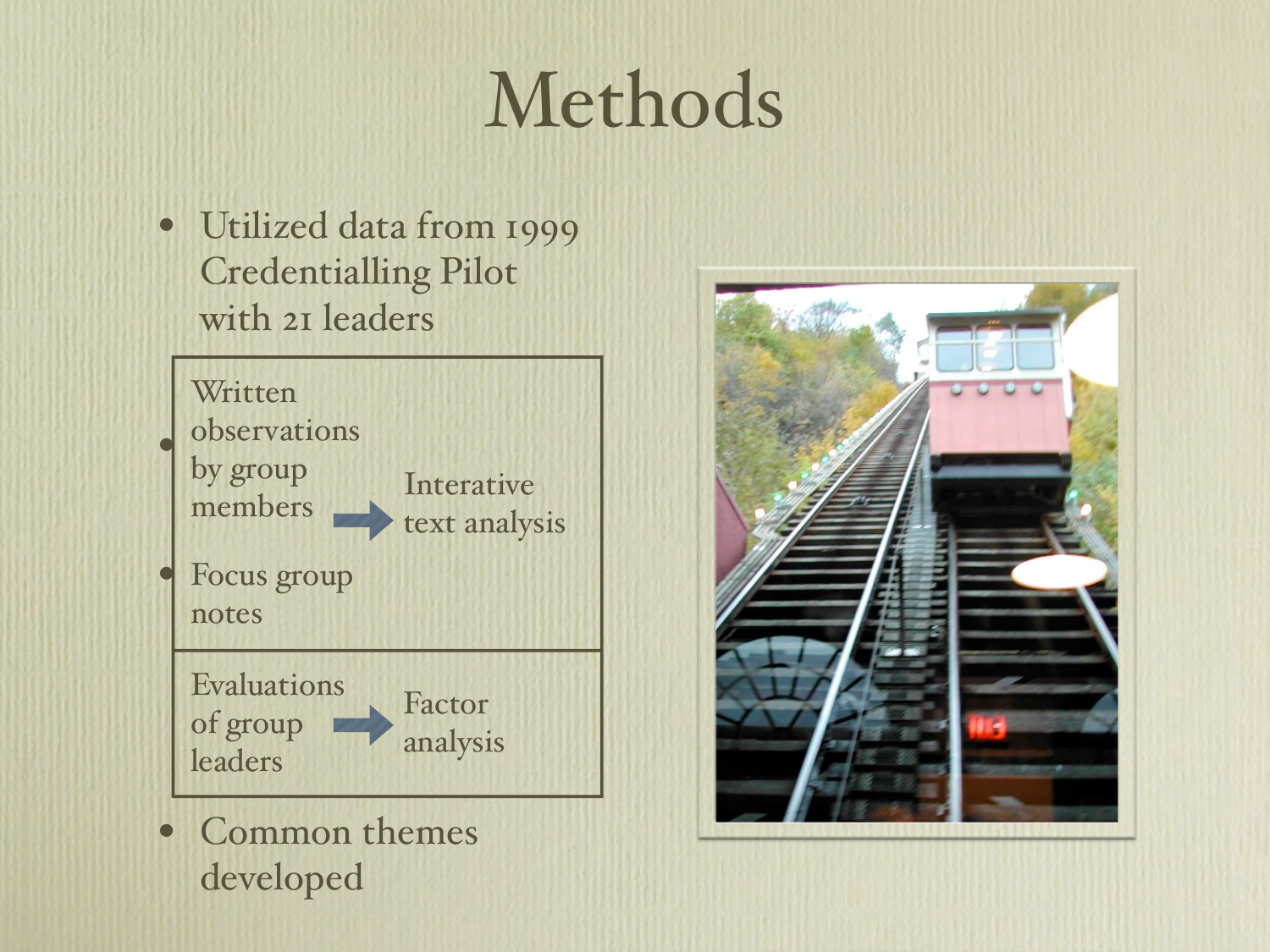#### Form 1 **American Balint Society Leader Evaluation Form Group Member's Form**

| <b>LEADER'S NAME</b><br><b>OBSERVER'S NAME</b>                         |   |   |   |   |   |     |
|------------------------------------------------------------------------|---|---|---|---|---|-----|
| Please rate the individual's competency as $1 =$ Never to $5 =$ Always |   |   |   |   |   |     |
| <b>Providing Model Behavior</b>                                        | 1 | 2 | 3 | 4 | 5 | N/A |
| Made clear interventions                                               |   |   |   |   |   |     |
| Sat comfortably with uncertainties                                     |   |   |   |   |   |     |
| Elaborated, reflected and clarified thoughts                           |   |   |   |   |   |     |
| Elaborated, reflected and clarified feelings                           |   |   |   |   |   |     |
| Legitimized emotions                                                   |   |   |   |   |   |     |
| Assumed different roles                                                |   |   |   |   |   |     |
| Was empathic with group's process                                      |   |   |   |   |   |     |
| Creating an Atmosphere of Safety                                       | 1 | 2 | 3 | 4 | 5 | N/A |
| Set rules and boundaries as necessary                                  |   |   |   |   |   |     |
| Protected presenter/members from group cross examination               |   |   |   |   |   |     |
| Respected all points of view                                           |   |   |   |   |   |     |
| Provided opportunity for all to speak                                  |   |   |   |   |   |     |
| Avoided in-depth personal psychological probing                        |   |   |   |   |   |     |
| Cultivated a climate of trust                                          |   |   |   |   |   |     |
| <b>Observing Group Process</b>                                         | 1 | 2 | 3 | 4 | 5 | N/A |
| Intervened to promote group process                                    |   |   |   |   |   |     |
| Intervened appropriately to developmental stage of group               |   |   |   |   |   |     |
| Used knowledge of parallel process to facilitate group insight         |   |   |   |   |   |     |
| Helped group explore different patient-doctor scenarios                |   |   |   |   |   |     |
| Identified moods of the group related to the case                      |   |   |   |   |   |     |
| Noted themes or topics avoided by group                                |   |   |   |   |   |     |
| Positive impression of the Balint group leader's performance           |   |   |   |   |   |     |

Comment further on back with examples or clarifications of your ratings.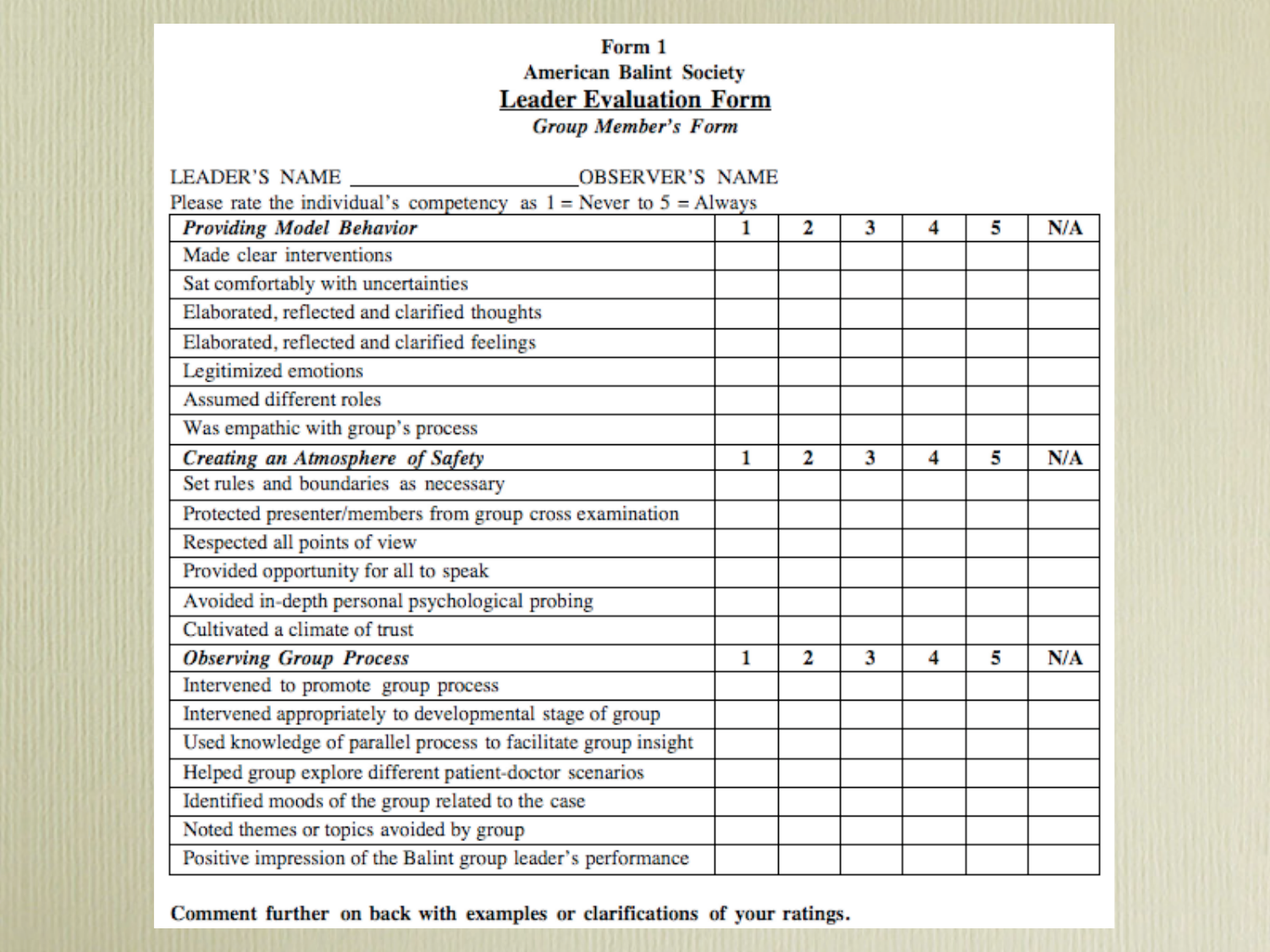#### Form 2 **American Balint Society Leader Evaluation Form Presenter's Form**

LEADER'S NAME \_\_\_\_\_\_\_\_\_\_\_\_\_\_\_\_\_\_\_\_\_\_\_\_\_\_\_\_\_\_\_\_OBSERVER'S NAME

Mark one box per row, from 1=Never to 5=Always

| <b>Evaluation of Presenter's Feedback</b>          | 2 | 3 | 4 | 5 | N/A |
|----------------------------------------------------|---|---|---|---|-----|
| The leader helped the group reach an               |   |   |   |   |     |
| understanding of my difficulties with this patient |   |   |   |   |     |
| The leader helped the group focus on the doctor-   |   |   |   |   |     |
| patient relationship                               |   |   |   |   |     |
| I felt protected and supported by the leader       |   |   |   |   |     |
| I came to see new facets of the patient's problems |   |   |   |   |     |
| I now feel I can relate to the patient differently |   |   |   |   |     |
| I have some new sense of hope for improving my     |   |   |   |   |     |
| care of this patient                               |   |   |   |   |     |
| I believe I can understand how the patient and I   |   |   |   |   |     |
| may have become stuck                              |   |   |   |   |     |
| I would choose to present another case in a group  |   |   |   |   |     |
| with this leader                                   |   |   |   |   |     |
| The leader avoided in-depth personal               |   |   |   |   |     |
| psychological probing                              |   |   |   |   |     |
| The leader avoided making an educational lesson    |   |   |   |   |     |
| of my behavior                                     |   |   |   |   |     |
| Positive overall impression of the Balint group    |   |   |   |   |     |
| leader's performance                               |   |   |   |   |     |

Comment further on back with examples or clarifications of your ratings.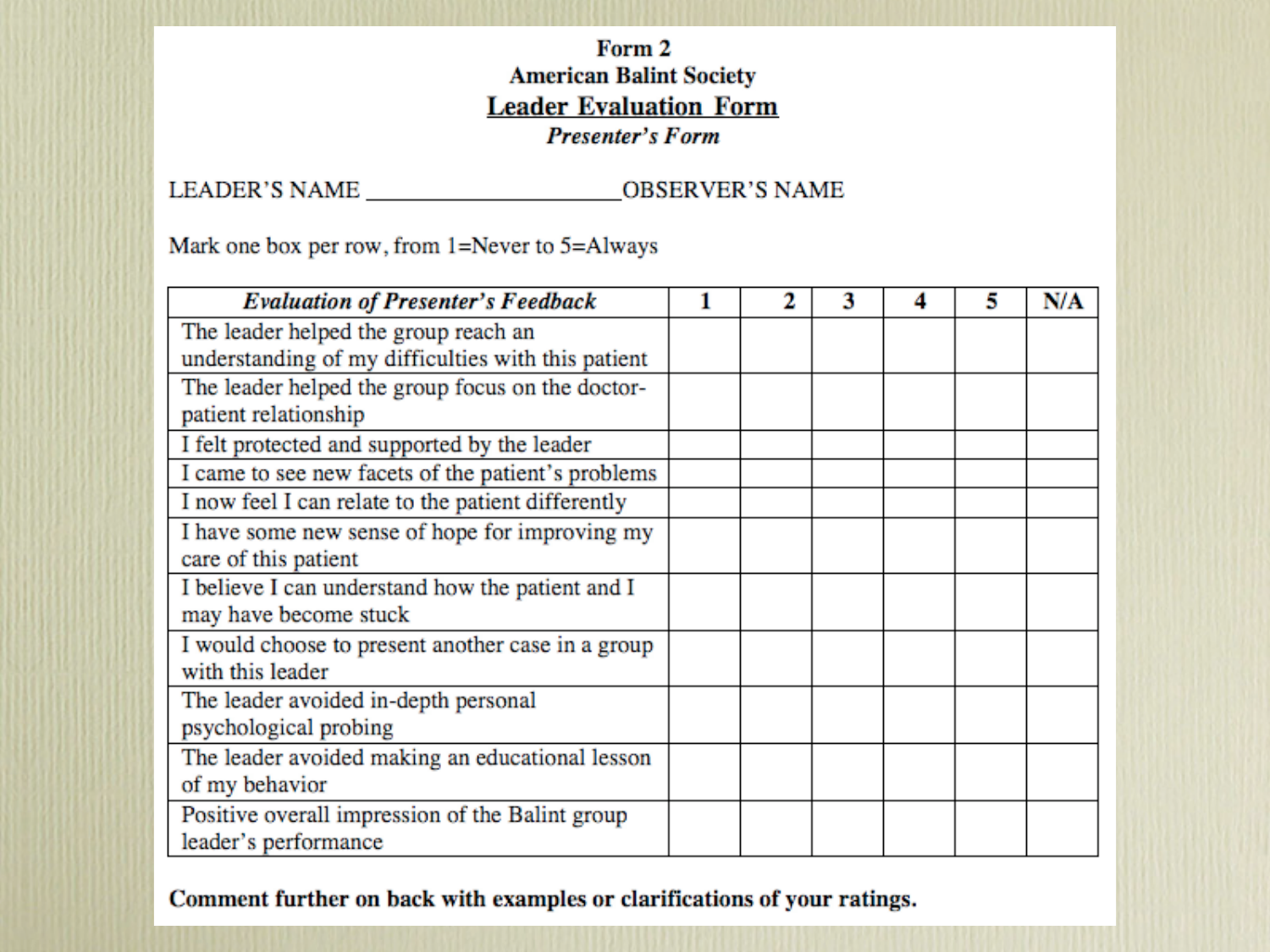### Common themes identified

### An effective Balint leader:

Creates a climate of safety, acceptance and trust

Establishes and maintains group norms

Promotes movement toward the group's task (grappling with the presenter's case)

Understands group process

Personality/Style of the leader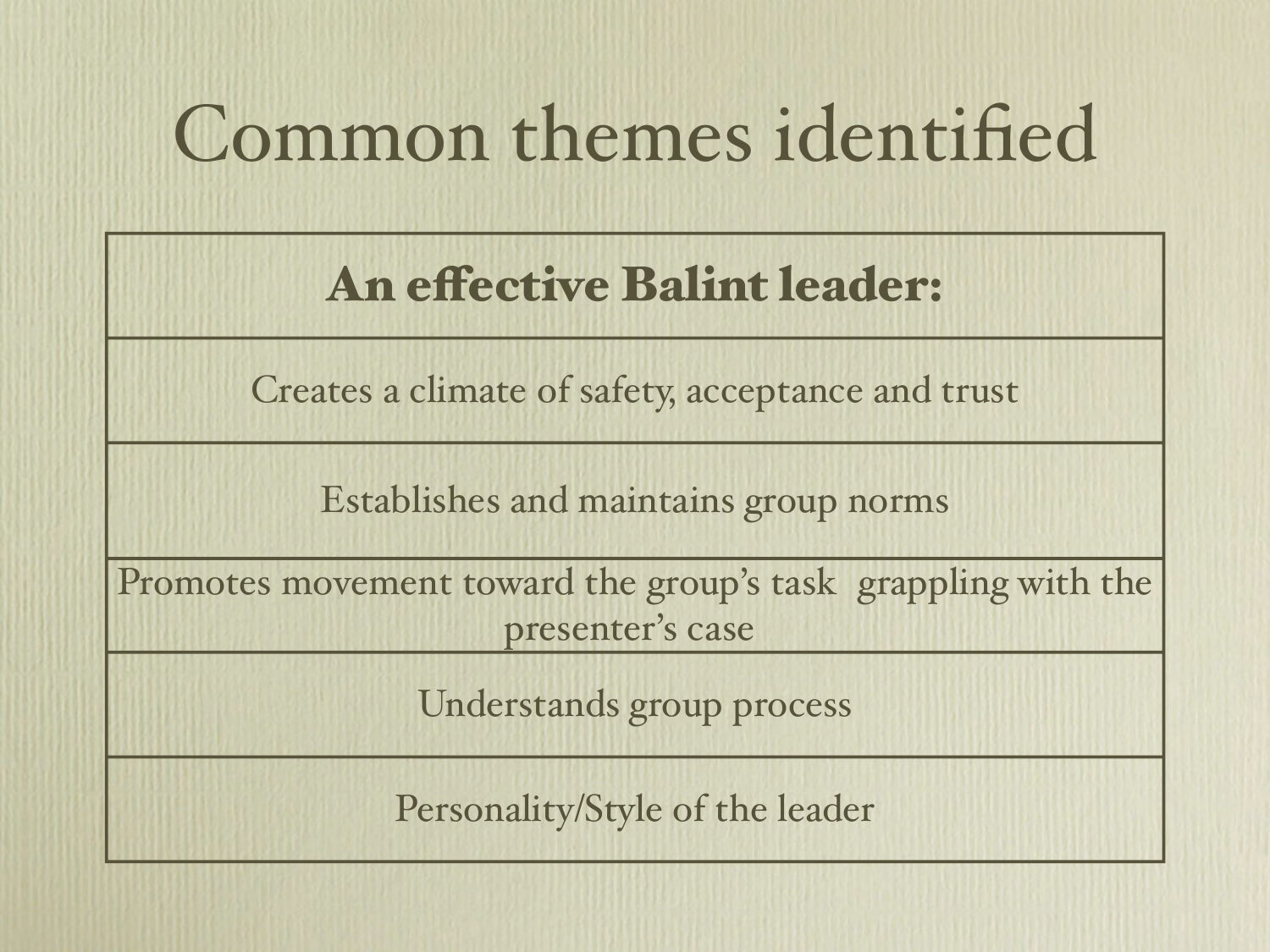# Creates a climate of safety, acceptance and trust

| <b>Textual comments</b>                                  | <b>Evaluation Factors</b>    |
|----------------------------------------------------------|------------------------------|
| "Protects the presenter from<br>interrogation"           | Providing individual support |
| "Models empathy and respect<br>for all group members"    | <b>Group members</b>         |
| "Fosters a positive holding<br>environment in the group" | Preserving presenter safety  |
| "Allows for divergent"<br>viewpoints"                    | Presenters                   |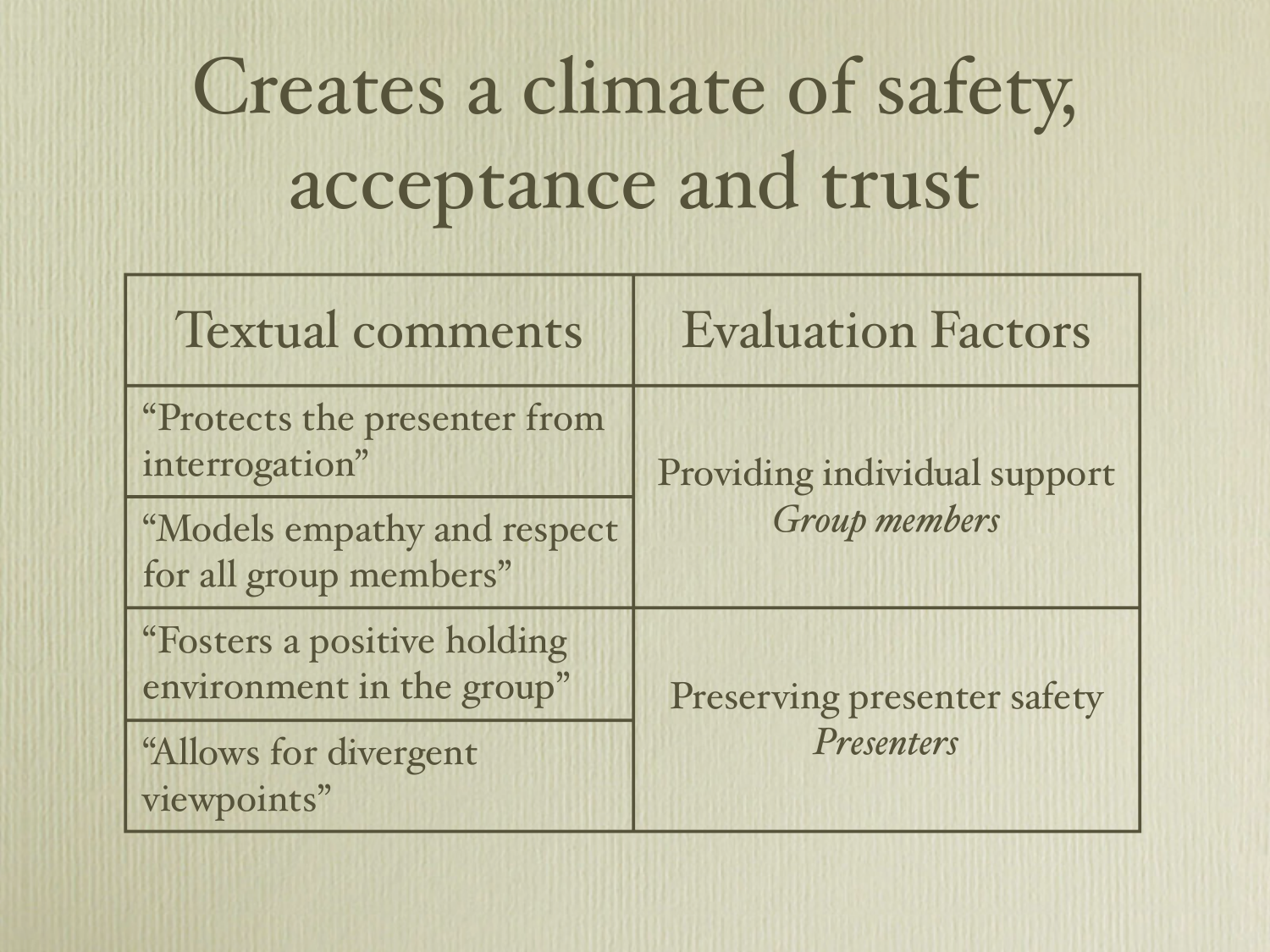# Establishes and maintains group norms

| <b>Textual comments</b>                                                             | <b>Evaluation Factor</b>  |
|-------------------------------------------------------------------------------------|---------------------------|
| "Facilitates self reflection and<br>exploration of meaning"                         |                           |
| "Does not use the group to teach<br>or engage in inappropriate self-<br>disclosure" | Providing group structure |
| "Keeps the group responsible for<br>doing the work"                                 | <b>Group</b> members      |
| "Does not let the group focus just<br>on problem solving"                           |                           |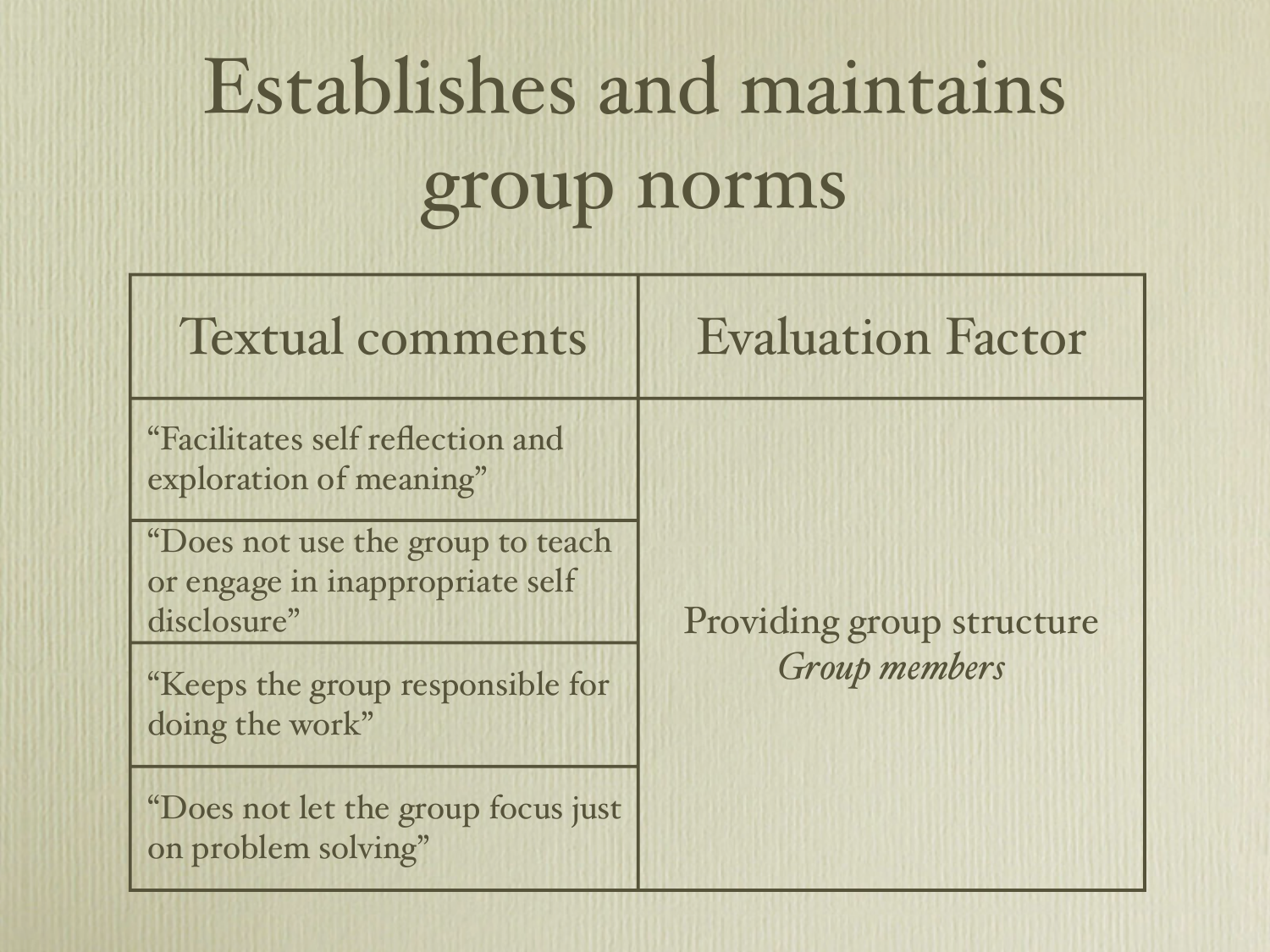### Promotes movement toward the group's task (grappling with the presenter's case)

| <b>Textual comments</b>                                                                                   | <b>Evaluation Factors</b>                                         |
|-----------------------------------------------------------------------------------------------------------|-------------------------------------------------------------------|
| "Encourages speculation and<br>exploration of both the<br>presenter's and the patient's<br>point of view" | Promoting group movement<br><b>Group</b> members                  |
| "Focuses the group on the<br>doctor - patient relationship"                                               |                                                                   |
| "Facilitates a change of<br>perception or role in the<br>presenter's relationship to<br>the patient"      | Focusing group process<br>Facilitating case reframe<br>Presenters |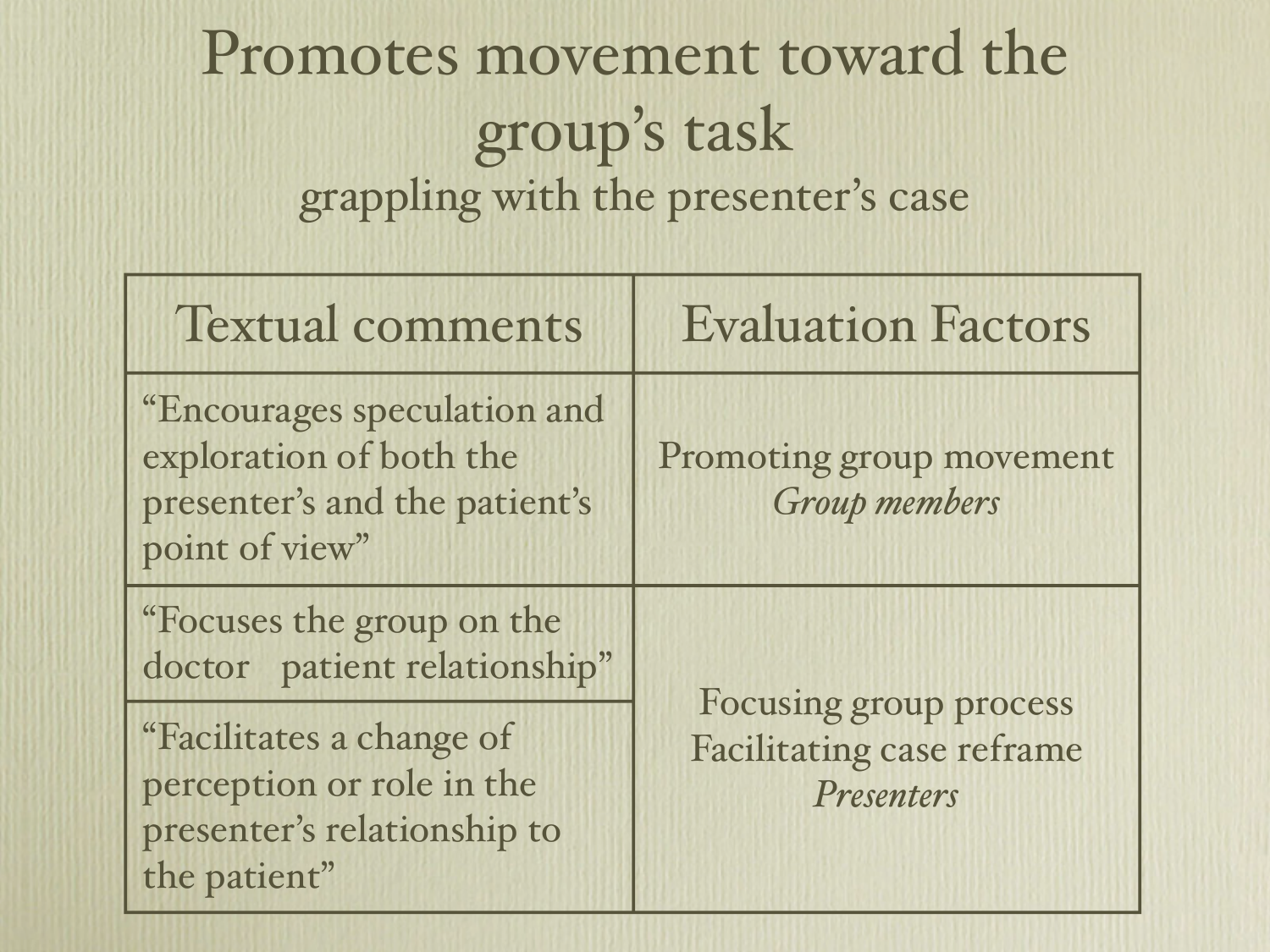## Understands group process

| <b>Textual comments</b>                                                                          | <b>Evaluation factors</b>                         |
|--------------------------------------------------------------------------------------------------|---------------------------------------------------|
| "Perceives multiple meanings of the case"<br>as manifest by presenter's and group's<br>behavior" | Providing group structure<br>Providing individual |
| "Understands issues and dynamics of the<br>case"                                                 | support<br><b>Group members</b>                   |
| "Can articulate what happened in the<br>group"                                                   | <b>Focusing Group Process</b>                     |
| "Demonstrates ability to self-reflect and<br>evaluate own intervention decisions"                | Presenters                                        |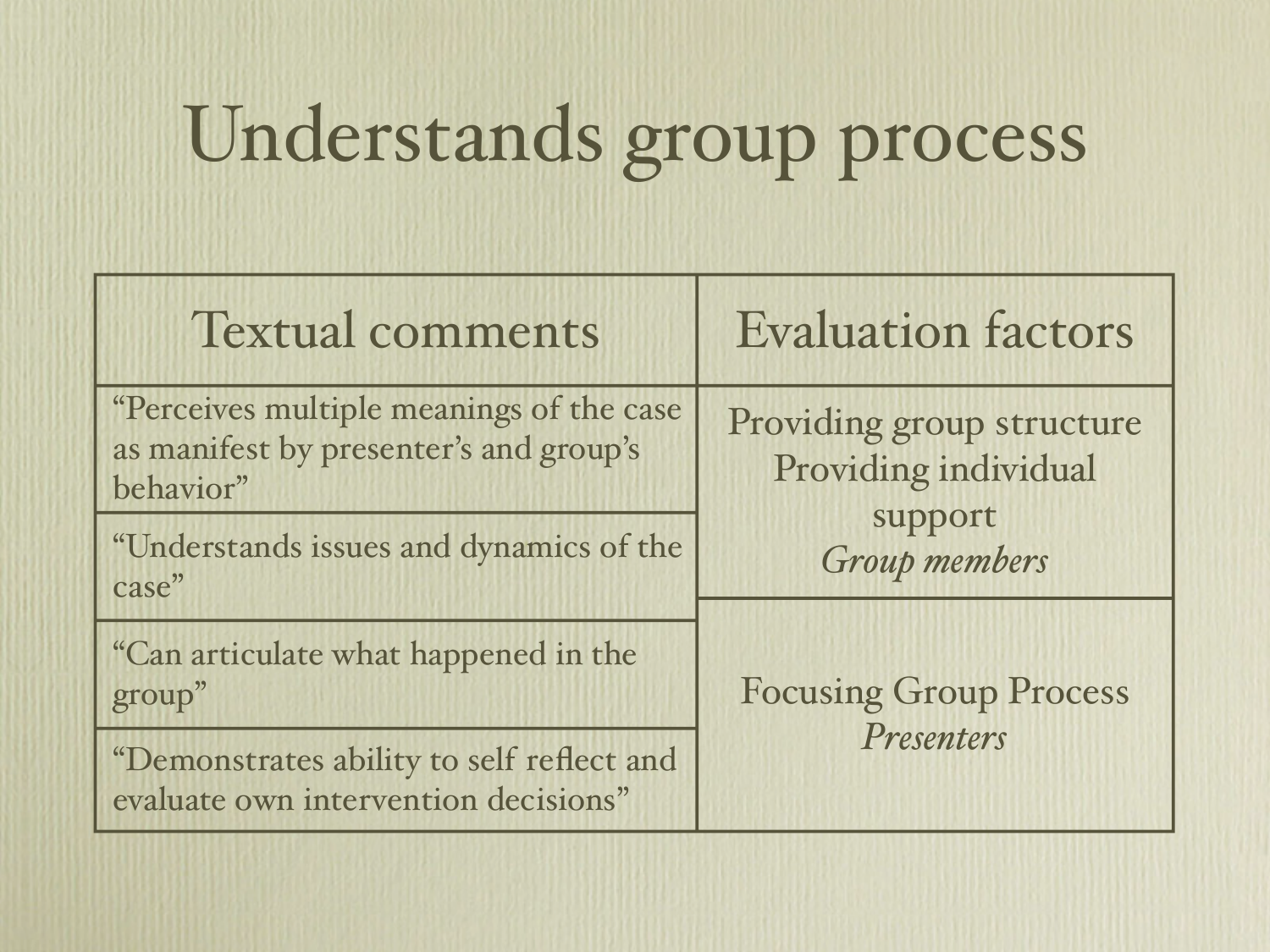## Personality/Style of the Leader

| <b>Textual comments</b>                           | <b>Evaluation Factors</b>                                             |
|---------------------------------------------------|-----------------------------------------------------------------------|
| "Tolerates silence and sits<br>comfortably with   |                                                                       |
| uncertainty"                                      |                                                                       |
| "Models playfulness,<br>curiosity and enthusiasm" | Providing group structure<br>Maintaining group focus<br>Group members |
| "Views the group in a non-                        |                                                                       |
| authoritarian, group-                             |                                                                       |
| centered way"                                     |                                                                       |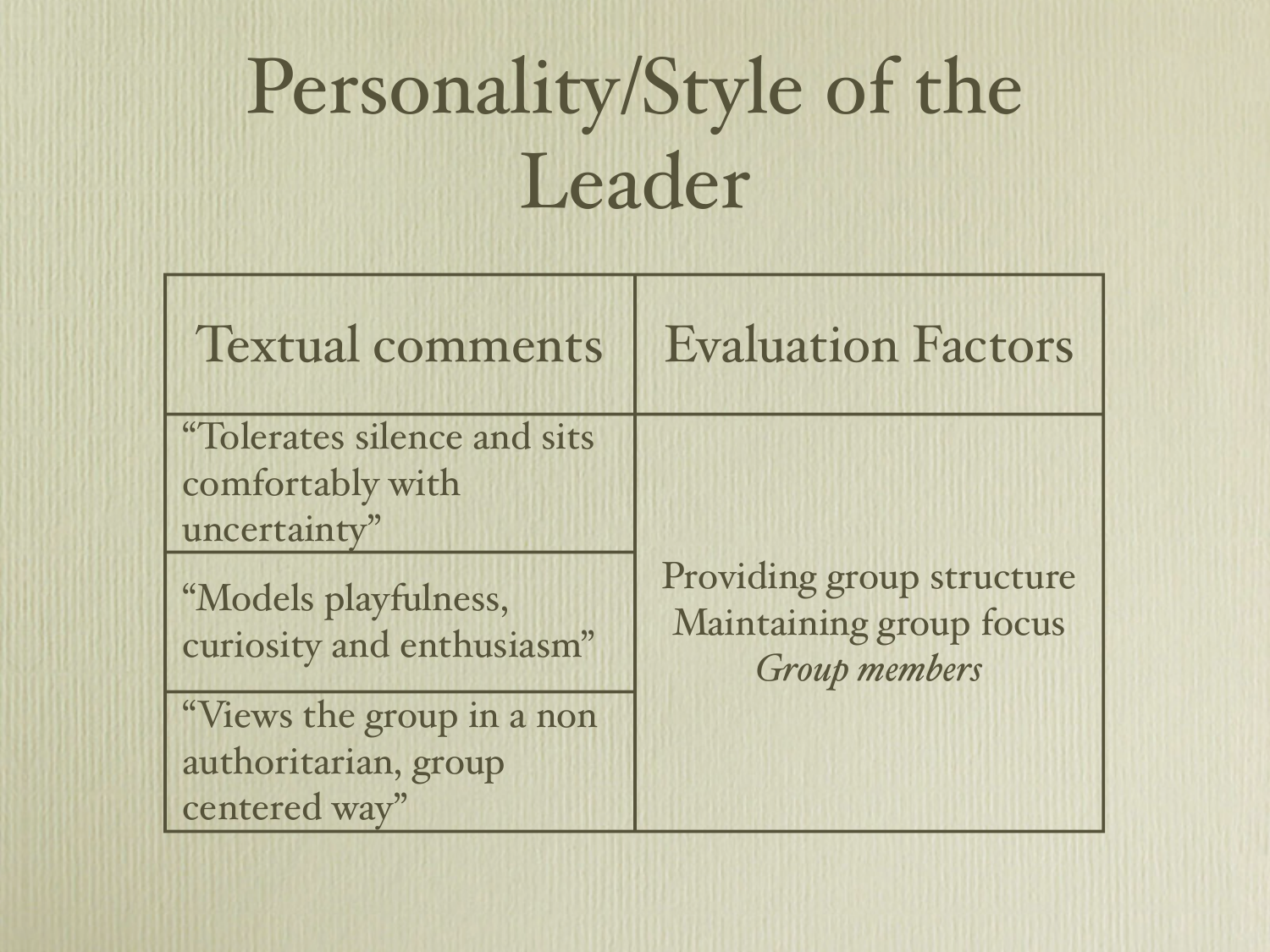### Conclusions

- Balint leaders rely on behaviors common to other small group formats...
- However, they use these and their understanding of the dynamics of the case
- To create a space and purpose defined by:
	- Safety
	- Exploration of meaning rather than problem solving
	- Group responsibility